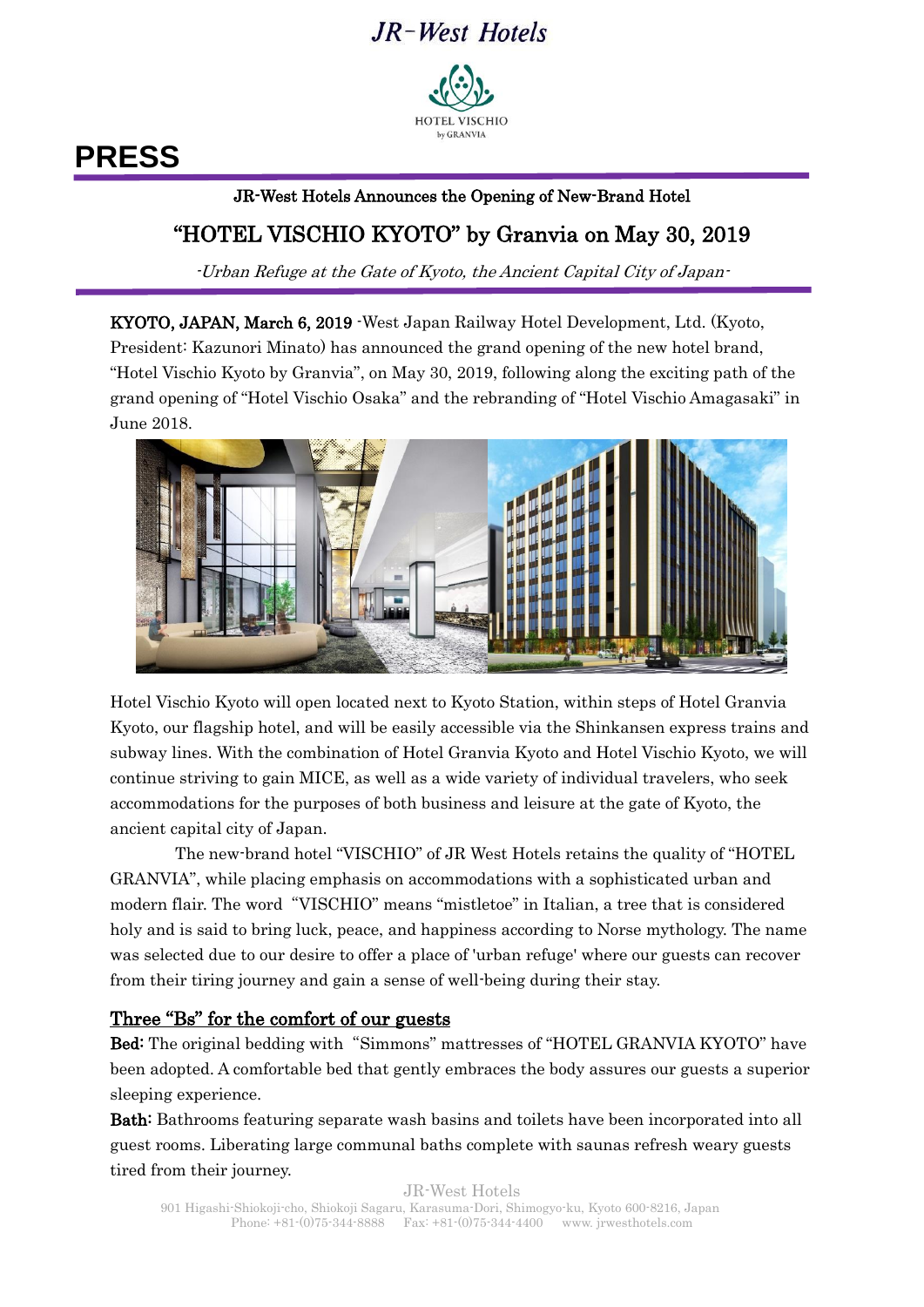Breakfast: The chef at "HOTEL GRANVIA KYOTO" takes specific care in preparing a piping hot breakfast made with ingredients produced in Kyoto to help our guests get a good start to their day.



General Information

| Hotel name                    | HOTEL VISICHIO KYOTO by GRANVIA                                                       |
|-------------------------------|---------------------------------------------------------------------------------------|
| Address                       | 44-1, Kamitonodacho, Higashikujo, Minami-ku, Kyoto City,<br>Kyoto Prefecture 601-8002 |
| Number of guest rooms         | Moderate Double $(21.5m^2 \mid 231ft^2)$<br>Number of rooms: 56                       |
|                               | Moderate Twin $(21.5m^2 \mid 231ft^2)$                                                |
|                               | Superior Twin( $28.8m^2$   $310ft^2$ )                                                |
|                               | Deluxe Twin $(38.7m^2 + 417ft^2)$                                                     |
|                               | Number of rooms: 312                                                                  |
|                               | Universal Twin $(43.6m^2 + 469ft^2)$                                                  |
|                               | Number of rooms: 1                                                                    |
|                               | Triple Room $(26.2m^2 \mid 282ft^2)$                                                  |
|                               | Number of rooms $: 49$                                                                |
|                               | Family Room $(39.5m2   425ft2)$                                                       |
|                               | Number of rooms: 5                                                                    |
|                               | Total 423 rooms                                                                       |
|                               | Large Communal Baths, Fitness Room, Hotel Guest Lounge,                               |
| <b>Facilities on premises</b> | Restaurant                                                                            |

#### Other Features

\* High-speed Wi-Fi provided throughout (complimentary)

\* All guest rooms are non-smoking (a smoking booth is available)